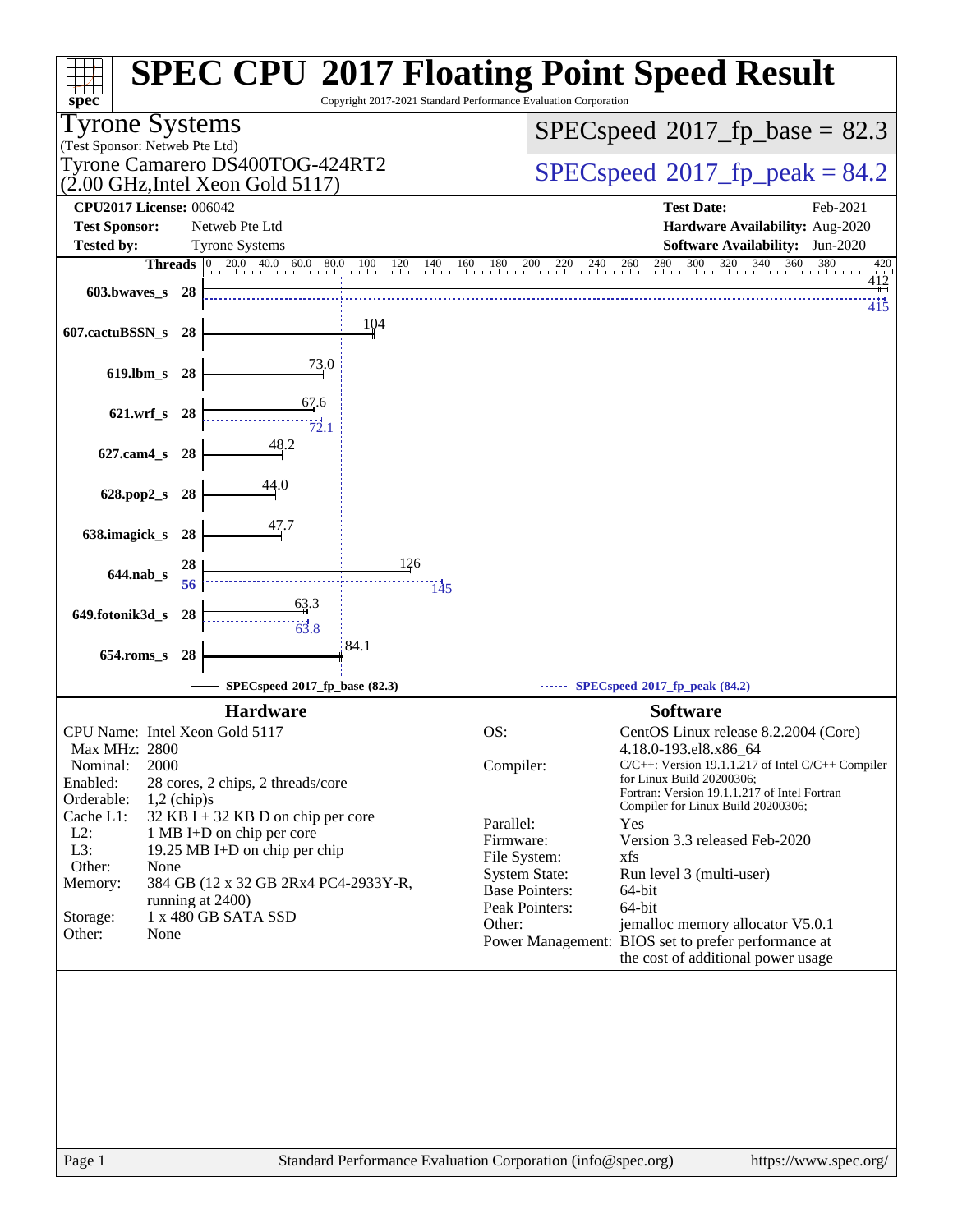Copyright 2017-2021 Standard Performance Evaluation Corporation

#### Tyrone Systems

**[spec](http://www.spec.org/)**

(Test Sponsor: Netweb Pte Ltd)

(2.00 GHz,Intel Xeon Gold 5117)

 $SPECspeed^{\circ}2017\_fp\_base = 82.3$  $SPECspeed^{\circ}2017\_fp\_base = 82.3$ 

### Tyrone Camarero DS400TOG-424RT2  $\vert$  [SPECspeed](http://www.spec.org/auto/cpu2017/Docs/result-fields.html#SPECspeed2017fppeak)®[2017\\_fp\\_peak = 8](http://www.spec.org/auto/cpu2017/Docs/result-fields.html#SPECspeed2017fppeak)4.2

**[CPU2017 License:](http://www.spec.org/auto/cpu2017/Docs/result-fields.html#CPU2017License)** 006042 **[Test Date:](http://www.spec.org/auto/cpu2017/Docs/result-fields.html#TestDate)** Feb-2021 **[Test Sponsor:](http://www.spec.org/auto/cpu2017/Docs/result-fields.html#TestSponsor)** Netweb Pte Ltd **[Hardware Availability:](http://www.spec.org/auto/cpu2017/Docs/result-fields.html#HardwareAvailability)** Aug-2020 **[Tested by:](http://www.spec.org/auto/cpu2017/Docs/result-fields.html#Testedby)** Tyrone Systems **[Software Availability:](http://www.spec.org/auto/cpu2017/Docs/result-fields.html#SoftwareAvailability)** Jun-2020

### **[Results Table](http://www.spec.org/auto/cpu2017/Docs/result-fields.html#ResultsTable)**

|                  | <b>Base</b>                      |                |       |                |       |                | <b>Peak</b> |                |                |              |                |              |                |              |
|------------------|----------------------------------|----------------|-------|----------------|-------|----------------|-------------|----------------|----------------|--------------|----------------|--------------|----------------|--------------|
| <b>Benchmark</b> | <b>Threads</b>                   | <b>Seconds</b> | Ratio | <b>Seconds</b> | Ratio | <b>Seconds</b> | Ratio       | <b>Threads</b> | <b>Seconds</b> | <b>Ratio</b> | <b>Seconds</b> | <b>Ratio</b> | <b>Seconds</b> | <b>Ratio</b> |
| 603.bwayes s     | 28                               | 143            | 412   | 143            | 411   | 141            | 417         | 28             | 143            | 411          | 142            | 415          | 142            | 415          |
| 607.cactuBSSN s  | 28                               | 159            | 105   | 160            | 104   | 162            | 103         | 28             | 159            | 105          | 160            | 104          | 162            | 103          |
| $619.1$ bm s     | 28                               | 73.6           | 71.2  | 71.8           | 73.0  | 71.5           | 73.3        | 28             | 73.6           | 71.2         | 71.8           | 73.0         | 71.5           | 73.3         |
| $621$ .wrf s     | 28                               | 196            | 67.6  | 197            | 67.3  | 195            | 67.9        | 28             | 183            | 72.2         | 183            | 72.1         | 184            | 71.9         |
| $627$ .cam4 s    | 28                               | 184            | 48.2  | 184            | 48.2  | 184            | 48.1        | 28             | 184            | 48.2         | 184            | 48.2         | 184            | 48.1         |
| $628.pop2_s$     | 28                               | 270            | 44.0  | 271            | 43.8  | 268            | 44.2        | 28             | 270            | 44.0         | 271            | 43.8         | 268            | 44.2         |
| 638.imagick_s    | 28                               | 303            | 47.6  | 302            | 47.8  | 303            | 47.7        | 28             | 303            | 47.6         | 302            | 47.8         | 303            | 47.7         |
| $644$ .nab s     | 28                               | 139            | 126   | 139            | 126   | 139            | 126         | 56             | 120            | 145          | 120            | 145          | <b>120</b>     | 145          |
| 649.fotonik3d s  | 28                               | 143            | 63.7  | 144            | 63.3  | 149            | 61.2        | 28             | 142            | 64.1         | 144            | 63.5         | <u>143</u>     | 63.8         |
| $654$ .roms s    | 28                               | 189            | 83.3  | 187            | 84.1  | 185            | 84.9        | 28             | 189            | 83.3         | 187            | 84.1         | 185            | 84.9         |
|                  | SPECspeed®2017_fp_base =<br>82.3 |                |       |                |       |                |             |                |                |              |                |              |                |              |

**[SPECspeed](http://www.spec.org/auto/cpu2017/Docs/result-fields.html#SPECspeed2017fppeak)[2017\\_fp\\_peak =](http://www.spec.org/auto/cpu2017/Docs/result-fields.html#SPECspeed2017fppeak) 84.2**

Results appear in the [order in which they were run.](http://www.spec.org/auto/cpu2017/Docs/result-fields.html#RunOrder) Bold underlined text [indicates a median measurement](http://www.spec.org/auto/cpu2017/Docs/result-fields.html#Median).

### **[Operating System Notes](http://www.spec.org/auto/cpu2017/Docs/result-fields.html#OperatingSystemNotes)**

Stack size set to unlimited using "ulimit -s unlimited"

### **[Environment Variables Notes](http://www.spec.org/auto/cpu2017/Docs/result-fields.html#EnvironmentVariablesNotes)**

Environment variables set by runcpu before the start of the run: KMP\_AFFINITY = "granularity=fine,compact,1,0" LD\_LIBRARY\_PATH = "/home/cpu2017/lib/intel64:/home/cpu2017/je5.0.1-64" MALLOC\_CONF = "retain:true" OMP\_STACKSIZE = "192M"

### **[General Notes](http://www.spec.org/auto/cpu2017/Docs/result-fields.html#GeneralNotes)**

 Binaries compiled on a system with 2x Intel Cascade Lake CPU 4214R + 384GB RAM memory using Centos 8.2 x86\_64 Transparent Huge Pages enabled by default Prior to runcpu invocation Filesystem page cache synced and cleared with: sync; echo 3> /proc/sys/vm/drop\_caches runcpu command invoked through numactl i.e.: numactl --interleave=all runcpu <etc> Yes: The test sponsor attests, as of date of publication, that CVE-2017-5754 (Meltdown) is mitigated in the system as tested and documented. Yes: The test sponsor attests, as of date of publication, that CVE-2017-5753 (Spectre variant 1) is mitigated in the system as tested and documented. Yes: The test sponsor attests, as of date of publication, that CVE-2017-5715 (Spectre variant 2) is mitigated in the system as tested and documented.

**(Continued on next page)**

| Page 2 | Standard Performance Evaluation Corporation (info@spec.org) | https://www.spec.org/ |
|--------|-------------------------------------------------------------|-----------------------|
|--------|-------------------------------------------------------------|-----------------------|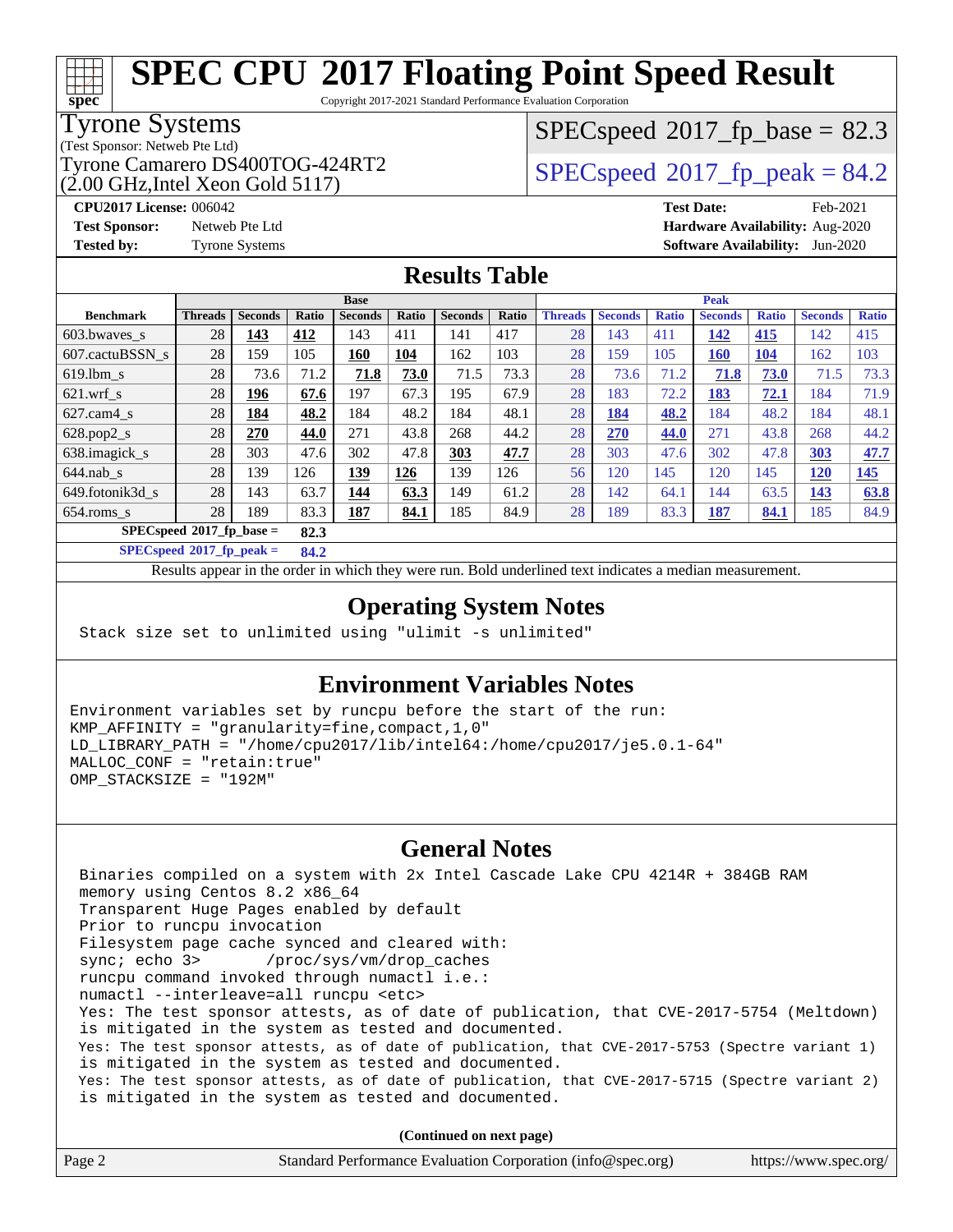## **[spec](http://www.spec.org/)**

## **[SPEC CPU](http://www.spec.org/auto/cpu2017/Docs/result-fields.html#SPECCPU2017FloatingPointSpeedResult)[2017 Floating Point Speed Result](http://www.spec.org/auto/cpu2017/Docs/result-fields.html#SPECCPU2017FloatingPointSpeedResult)**

Copyright 2017-2021 Standard Performance Evaluation Corporation

#### Tyrone Systems

(Test Sponsor: Netweb Pte Ltd) (2.00 GHz,Intel Xeon Gold 5117)  $SPECspeed^{\circ}2017\_fp\_base = 82.3$  $SPECspeed^{\circ}2017\_fp\_base = 82.3$ 

Tyrone Camarero DS400TOG-424RT2  $\vert$  [SPECspeed](http://www.spec.org/auto/cpu2017/Docs/result-fields.html#SPECspeed2017fppeak)®[2017\\_fp\\_peak = 8](http://www.spec.org/auto/cpu2017/Docs/result-fields.html#SPECspeed2017fppeak)4.2

**[CPU2017 License:](http://www.spec.org/auto/cpu2017/Docs/result-fields.html#CPU2017License)** 006042 **[Test Date:](http://www.spec.org/auto/cpu2017/Docs/result-fields.html#TestDate)** Feb-2021

**[Test Sponsor:](http://www.spec.org/auto/cpu2017/Docs/result-fields.html#TestSponsor)** Netweb Pte Ltd **[Hardware Availability:](http://www.spec.org/auto/cpu2017/Docs/result-fields.html#HardwareAvailability)** Aug-2020 **[Tested by:](http://www.spec.org/auto/cpu2017/Docs/result-fields.html#Testedby)** Tyrone Systems **[Software Availability:](http://www.spec.org/auto/cpu2017/Docs/result-fields.html#SoftwareAvailability)** Jun-2020

#### **[General Notes \(Continued\)](http://www.spec.org/auto/cpu2017/Docs/result-fields.html#GeneralNotes)**

 jemalloc, a general purpose malloc implementation built with the Centos 8.2 x86\_64, and the system compiler gcc 4.8.5 sources available from jemalloc.net or <https://github.com/jemalloc/jemalloc/releases> **[Platform Notes](http://www.spec.org/auto/cpu2017/Docs/result-fields.html#PlatformNotes)** BIOS Settings: Power Technology = Custom Power Performance Tuning = BIOS Controls EPB ENERGY\_PERF\_BIAS\_CFG mode = Maximum Performance SNC = Enable Stale AtoS = Disable IMC Interleaving = 1-way Interleave Patrol Scrub = Disable Sysinfo program /home/cpu2017/bin/sysinfo Rev: r6538 of 2020-09-24 e8664e66d2d7080afeaa89d4b38e2f1c running on localhost.localdomain Tue Feb 23 15:51:01 2021 SUT (System Under Test) info as seen by some common utilities. For more information on this section, see <https://www.spec.org/cpu2017/Docs/config.html#sysinfo> From /proc/cpuinfo model name : Intel(R) Xeon(R) Gold 5117 CPU @ 2.00GHz 2 "physical id"s (chips) 56 "processors" cores, siblings (Caution: counting these is hw and system dependent. The following excerpts from /proc/cpuinfo might not be reliable. Use with caution.) cpu cores : 14 siblings : 28 physical 0: cores 0 1 2 3 4 5 6 8 9 10 11 12 13 14 physical 1: cores 0 1 2 3 4 5 6 8 9 10 11 12 13 14 From lscpu: Architecture: x86\_64 CPU op-mode(s): 32-bit, 64-bit Byte Order: Little Endian CPU(s): 56 On-line CPU(s) list: 0-55 Thread(s) per core: 2 Core(s) per socket: 14 Socket(s): 2 NUMA node(s): 4 Vendor ID: GenuineIntel CPU family: 6 **(Continued on next page)**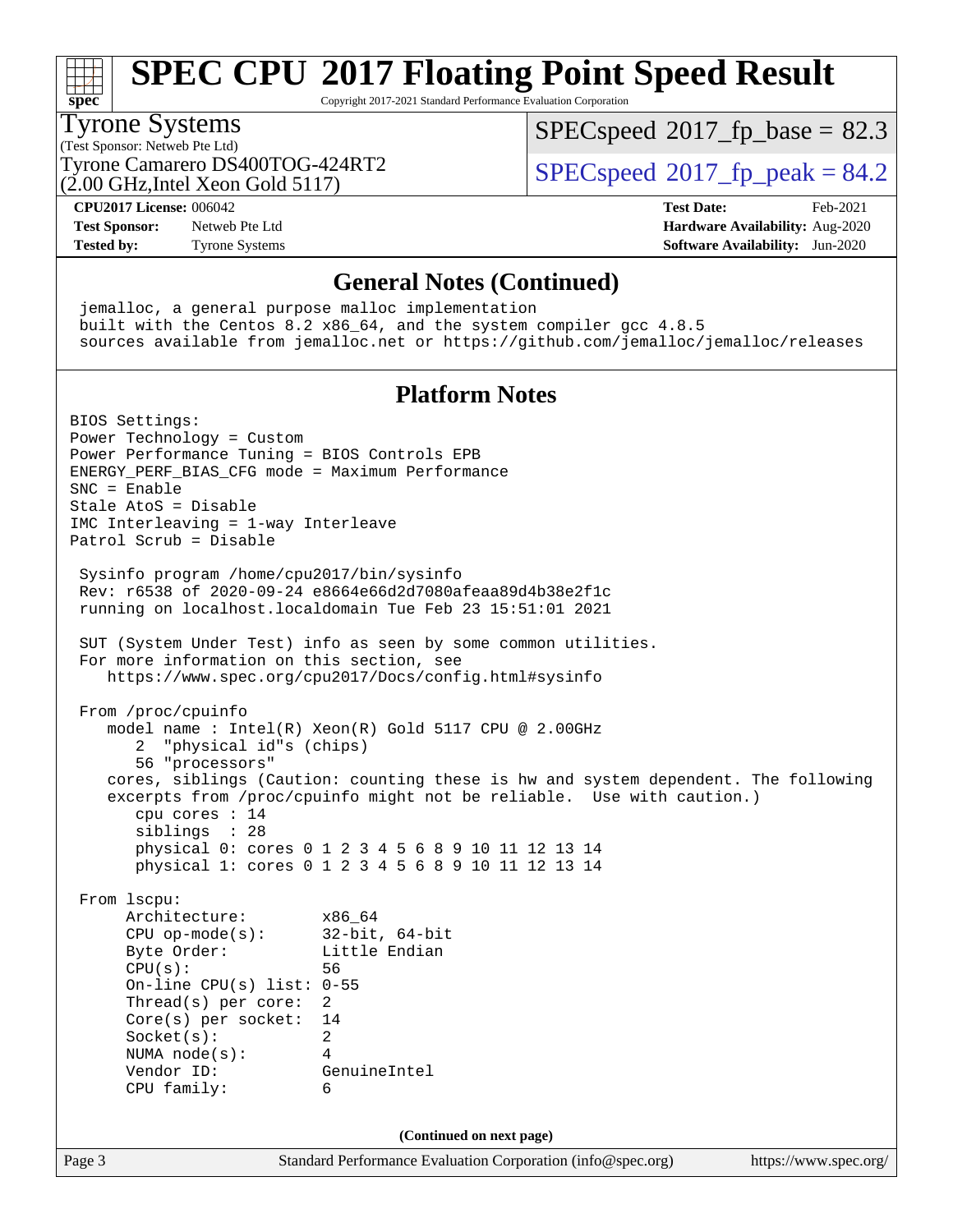Copyright 2017-2021 Standard Performance Evaluation Corporation

Tyrone Systems

**[spec](http://www.spec.org/)**

 $\pm t$ 

(Test Sponsor: Netweb Pte Ltd)<br>Tyrone Camarero DS400TOG-424RT2  $(2.00 \text{ GHz}, \text{Intel} \text{ Xeon} \text{ Gold } 5117)$ 

 $SPECspeed*2017_fp\_base = 82.3$  $SPECspeed*2017_fp\_base = 82.3$ 

 $SPECspeed*2017_fp\_peak = 84.2$  $SPECspeed*2017_fp\_peak = 84.2$ 

**[CPU2017 License:](http://www.spec.org/auto/cpu2017/Docs/result-fields.html#CPU2017License)** 006042 **[Test Date:](http://www.spec.org/auto/cpu2017/Docs/result-fields.html#TestDate)** Feb-2021

**[Test Sponsor:](http://www.spec.org/auto/cpu2017/Docs/result-fields.html#TestSponsor)** Netweb Pte Ltd **[Hardware Availability:](http://www.spec.org/auto/cpu2017/Docs/result-fields.html#HardwareAvailability)** Aug-2020 **[Tested by:](http://www.spec.org/auto/cpu2017/Docs/result-fields.html#Testedby)** Tyrone Systems **[Software Availability:](http://www.spec.org/auto/cpu2017/Docs/result-fields.html#SoftwareAvailability)** Jun-2020

### **[Platform Notes \(Continued\)](http://www.spec.org/auto/cpu2017/Docs/result-fields.html#PlatformNotes)**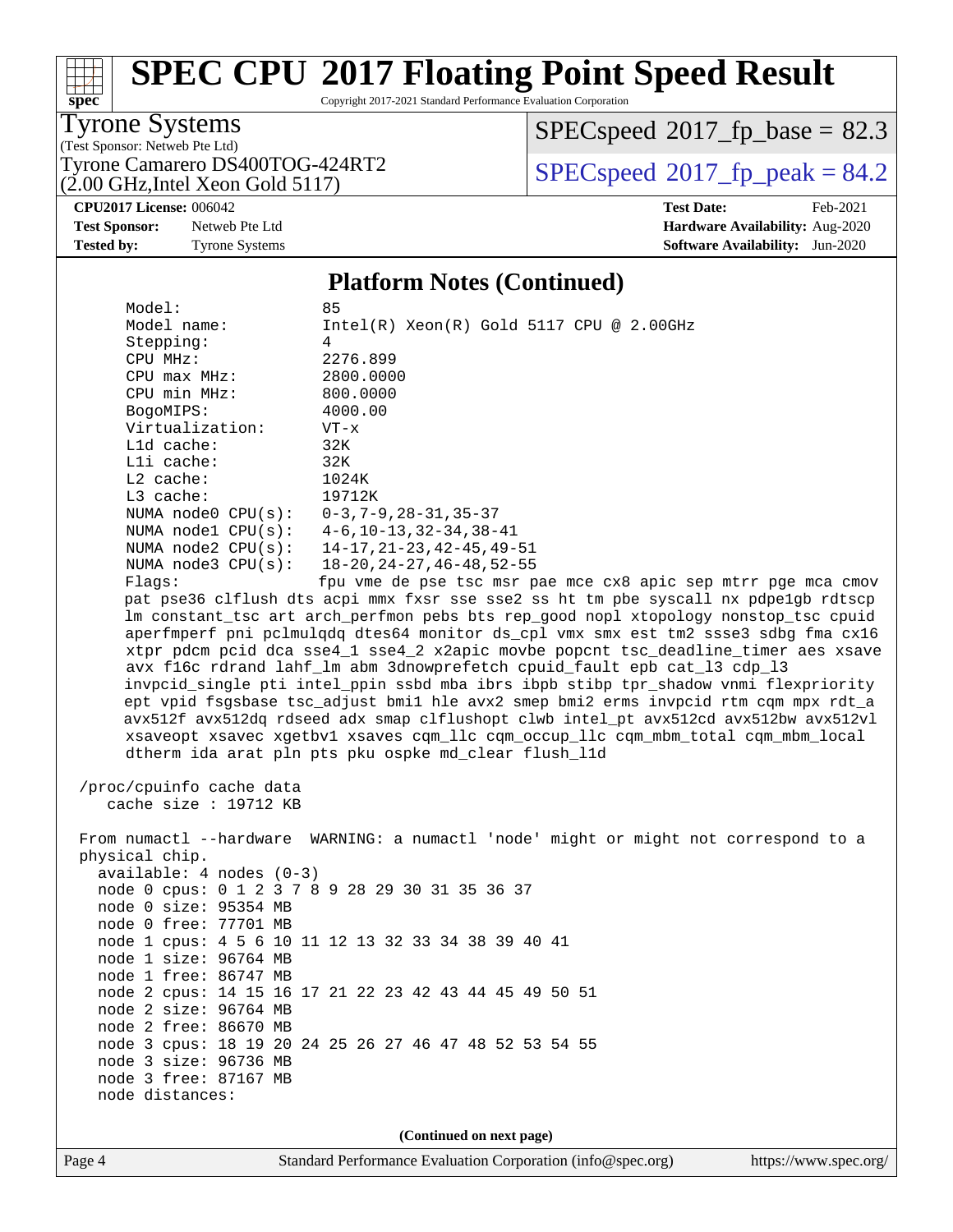| spec <sup>®</sup>                                       |                                                                                                                                                                                                                                                                                                                                                                                                                                                           | Copyright 2017-2021 Standard Performance Evaluation Corporation | <b>SPEC CPU®2017 Floating Point Speed Result</b>                                                                    |  |  |  |  |
|---------------------------------------------------------|-----------------------------------------------------------------------------------------------------------------------------------------------------------------------------------------------------------------------------------------------------------------------------------------------------------------------------------------------------------------------------------------------------------------------------------------------------------|-----------------------------------------------------------------|---------------------------------------------------------------------------------------------------------------------|--|--|--|--|
| <b>Tyrone Systems</b><br>(Test Sponsor: Netweb Pte Ltd) |                                                                                                                                                                                                                                                                                                                                                                                                                                                           |                                                                 | $SPEC speed^{\circ}2017\_fp\_base = 82.3$                                                                           |  |  |  |  |
|                                                         | Tyrone Camarero DS400TOG-424RT2<br>$(2.00 \text{ GHz}, \text{Intel Xeon Gold } 5117)$                                                                                                                                                                                                                                                                                                                                                                     |                                                                 | $SPEC speed^{\circ}2017$ _fp_peak = 84.2                                                                            |  |  |  |  |
| <b>CPU2017 License: 006042</b>                          |                                                                                                                                                                                                                                                                                                                                                                                                                                                           |                                                                 | <b>Test Date:</b><br>Feb-2021                                                                                       |  |  |  |  |
| <b>Test Sponsor:</b><br><b>Tested by:</b>               | Netweb Pte Ltd<br><b>Tyrone Systems</b>                                                                                                                                                                                                                                                                                                                                                                                                                   |                                                                 | Hardware Availability: Aug-2020<br><b>Software Availability:</b> Jun-2020                                           |  |  |  |  |
|                                                         |                                                                                                                                                                                                                                                                                                                                                                                                                                                           | <b>Platform Notes (Continued)</b>                               |                                                                                                                     |  |  |  |  |
| node<br>0:<br>1:<br>11<br>2:<br>21<br>3:<br>21          | $0 \qquad 1 \qquad 2 \qquad 3$<br>21 21<br>10 11<br>10<br>21 21<br>21<br>10 11<br>21<br>11<br>10                                                                                                                                                                                                                                                                                                                                                          |                                                                 |                                                                                                                     |  |  |  |  |
| From /proc/meminfo<br>MemTotal:<br>HugePages_Total:     | 394875792 kB<br>0<br>Hugepagesize:<br>2048 kB                                                                                                                                                                                                                                                                                                                                                                                                             |                                                                 |                                                                                                                     |  |  |  |  |
| /sbin/tuned-adm active                                  | Current active profile: throughput-performance                                                                                                                                                                                                                                                                                                                                                                                                            |                                                                 |                                                                                                                     |  |  |  |  |
| performance                                             | /sys/devices/system/cpu/cpu*/cpufreq/scaling_governor has                                                                                                                                                                                                                                                                                                                                                                                                 |                                                                 |                                                                                                                     |  |  |  |  |
| os-release:                                             | From /etc/*release* /etc/*version*<br>centos-release: CentOS Linux release 8.2.2004 (Core)<br>NAME="CentOS Linux"<br>VERSION="8 (Core)"<br>ID="centos"<br>ID LIKE="rhel fedora"<br>VERSION ID="8"<br>PLATFORM_ID="platform:el8"<br>PRETTY_NAME="CentOS Linux 8 (Core)"<br>ANSI COLOR="0;31"<br>redhat-release: CentOS Linux release 8.2.2004 (Core)<br>system-release: CentOS Linux release 8.2.2004 (Core)<br>system-release-cpe: cpe:/o:centos:centos:8 |                                                                 | centos-release-upstream: Derived from Red Hat Enterprise Linux 8.2 (Source)                                         |  |  |  |  |
| uname $-a$ :                                            | x86_64 x86_64 x86_64 GNU/Linux                                                                                                                                                                                                                                                                                                                                                                                                                            |                                                                 | Linux localhost.localdomain 4.18.0-193.el8.x86_64 #1 SMP Fri May 8 10:59:10 UTC 2020                                |  |  |  |  |
|                                                         | Kernel self-reported vulnerability status:                                                                                                                                                                                                                                                                                                                                                                                                                |                                                                 |                                                                                                                     |  |  |  |  |
|                                                         | $CVE-2018-12207$ (iTLB Multihit):<br>CVE-2018-3620 (L1 Terminal Fault):<br>Microarchitectural Data Sampling:<br>CVE-2017-5754 (Meltdown):                                                                                                                                                                                                                                                                                                                 |                                                                 | KVM: Vulnerable<br>Mitigation: PTE Inversion<br>Mitigation: Clear CPU buffers; SMT<br>vulnerable<br>Mitigation: PTI |  |  |  |  |
| CVE-2018-3639 (Speculative Store Bypass):<br>seccomp    |                                                                                                                                                                                                                                                                                                                                                                                                                                                           |                                                                 | Mitigation: Speculative Store<br>Bypass disabled via prctl and                                                      |  |  |  |  |
|                                                         |                                                                                                                                                                                                                                                                                                                                                                                                                                                           |                                                                 |                                                                                                                     |  |  |  |  |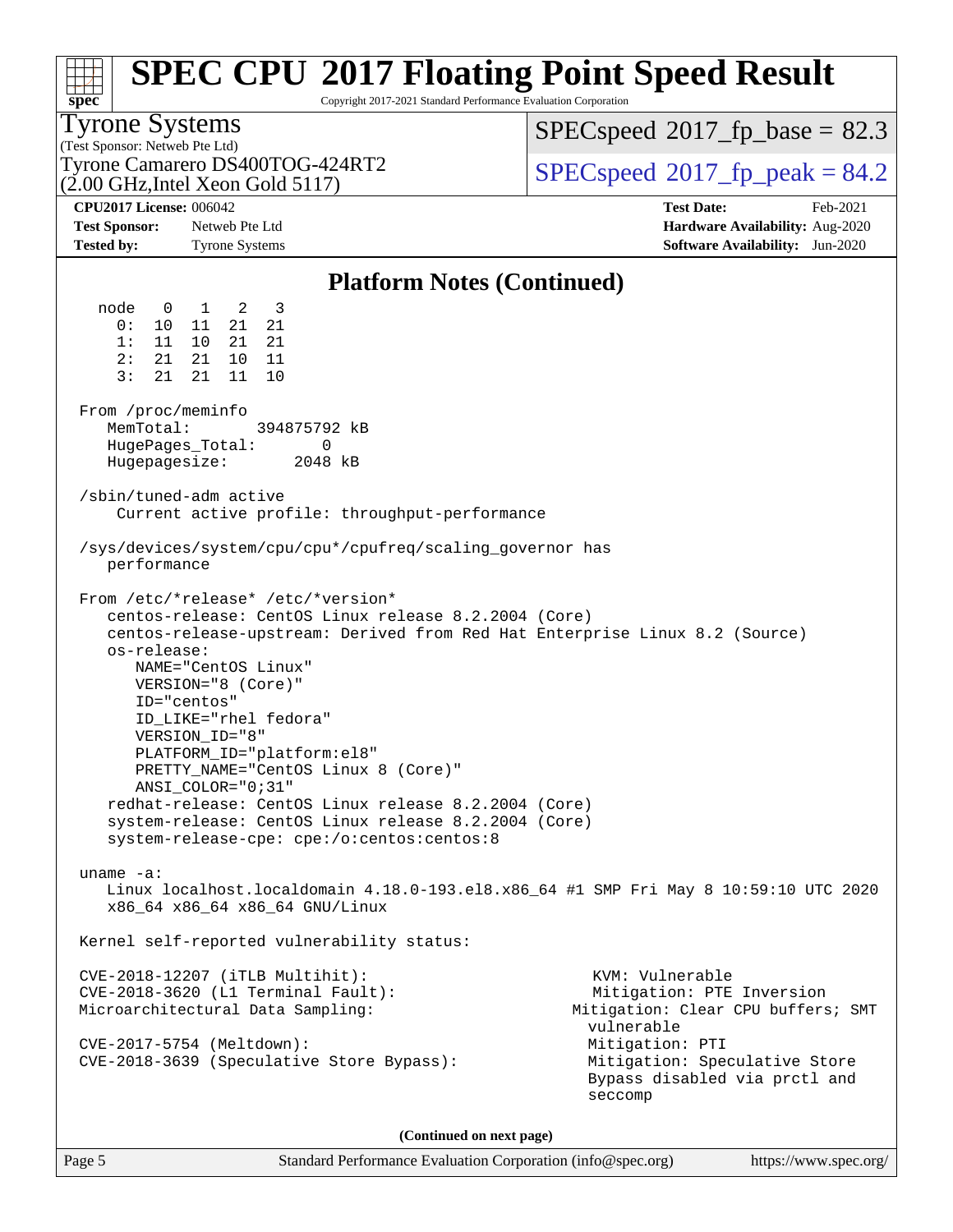Copyright 2017-2021 Standard Performance Evaluation Corporation

### Tyrone Systems

**[spec](http://www.spec.org/)**

(Test Sponsor: Netweb Pte Ltd)<br>Tyrone Camarero DS400TOG-424RT2  $(2.00 \text{ GHz}, \text{Intel} \text{ Xeon} \text{ Gold } 5117)$ 

 $SPECspeed*2017_fp\_base = 82.3$  $SPECspeed*2017_fp\_base = 82.3$ 

 $SPECspeed*2017_fp\_peak = 84.2$  $SPECspeed*2017_fp\_peak = 84.2$ 

**[CPU2017 License:](http://www.spec.org/auto/cpu2017/Docs/result-fields.html#CPU2017License)** 006042 **[Test Date:](http://www.spec.org/auto/cpu2017/Docs/result-fields.html#TestDate)** Feb-2021 **[Test Sponsor:](http://www.spec.org/auto/cpu2017/Docs/result-fields.html#TestSponsor)** Netweb Pte Ltd **[Hardware Availability:](http://www.spec.org/auto/cpu2017/Docs/result-fields.html#HardwareAvailability)** Aug-2020 **[Tested by:](http://www.spec.org/auto/cpu2017/Docs/result-fields.html#Testedby)** Tyrone Systems **[Software Availability:](http://www.spec.org/auto/cpu2017/Docs/result-fields.html#SoftwareAvailability)** Jun-2020

#### **[Platform Notes \(Continued\)](http://www.spec.org/auto/cpu2017/Docs/result-fields.html#PlatformNotes)**

| $CVE-2017-5753$ (Spectre variant 1):                                                          |                                                                                                                                               | Mitigation: usercopy/swapgs<br>barriers and __user pointer                                                                                                                                                                                                          |
|-----------------------------------------------------------------------------------------------|-----------------------------------------------------------------------------------------------------------------------------------------------|---------------------------------------------------------------------------------------------------------------------------------------------------------------------------------------------------------------------------------------------------------------------|
| $CVE-2017-5715$ (Spectre variant 2):                                                          |                                                                                                                                               | sanitization<br>Mitigation: Full generic<br>retpoline, IBPB: conditional,<br>IBRS_FW, STIBP: conditional, RSB                                                                                                                                                       |
|                                                                                               |                                                                                                                                               | filling                                                                                                                                                                                                                                                             |
| CVE-2019-11135 (TSX Asynchronous Abort):                                                      | CVE-2020-0543 (Special Register Buffer Data Sampling): No status reported                                                                     | Mitigation: Clear CPU buffers; SMT<br>vulnerable                                                                                                                                                                                                                    |
| run-level 3 Feb 21 12:40                                                                      |                                                                                                                                               |                                                                                                                                                                                                                                                                     |
| SPEC is set to: /home/cpu2017<br>Filesystem                                                   | Type Size Used Avail Use% Mounted on<br>/dev/mapper/cl-home xfs 392G 146G 246G 38% /home                                                      |                                                                                                                                                                                                                                                                     |
| From /sys/devices/virtual/dmi/id<br>Vendor:<br>Product:<br>Product Family: SMC X11<br>Serial: | Tyrone Systems<br>Tyrone Camarero DS400TOG-424RT2<br>A309085X0907231                                                                          |                                                                                                                                                                                                                                                                     |
| Memory:<br>12x NO DIMM NO DIMM                                                                | frequent changes to hardware, firmware, and the "DMTF SMBIOS" standard.<br>12x Samsung M393A4K40CB2-CVF 32 GB 2 rank 2933, configured at 2400 | Additional information from dmidecode follows. WARNING: Use caution when you interpret<br>this section. The 'dmidecode' program reads system data which is "intended to allow<br>hardware to be accurately determined", but the intent may not be met, as there are |
| BIOS:                                                                                         |                                                                                                                                               |                                                                                                                                                                                                                                                                     |
| BIOS Vendor:                                                                                  | American Megatrends Inc.                                                                                                                      |                                                                                                                                                                                                                                                                     |
| BIOS Version:                                                                                 | 3.3                                                                                                                                           |                                                                                                                                                                                                                                                                     |
| BIOS Date:<br>BIOS Revision:                                                                  | 02/21/2020<br>5.14                                                                                                                            |                                                                                                                                                                                                                                                                     |
| (End of data from sysinfo program)                                                            |                                                                                                                                               |                                                                                                                                                                                                                                                                     |
|                                                                                               | <b>Compiler Version Notes</b>                                                                                                                 |                                                                                                                                                                                                                                                                     |
| С                                                                                             | 619.1bm_s(base, peak) 638.imagick_s(base, peak)<br>644.nab_s(base, peak)                                                                      |                                                                                                                                                                                                                                                                     |
|                                                                                               | Intel(R) C Intel(R) 64 Compiler for applications running on Intel(R) 64,                                                                      |                                                                                                                                                                                                                                                                     |
|                                                                                               |                                                                                                                                               |                                                                                                                                                                                                                                                                     |
|                                                                                               | (Continued on next page)                                                                                                                      |                                                                                                                                                                                                                                                                     |
| Page 6                                                                                        | Standard Performance Evaluation Corporation (info@spec.org)                                                                                   | https://www.spec.org/                                                                                                                                                                                                                                               |
|                                                                                               |                                                                                                                                               |                                                                                                                                                                                                                                                                     |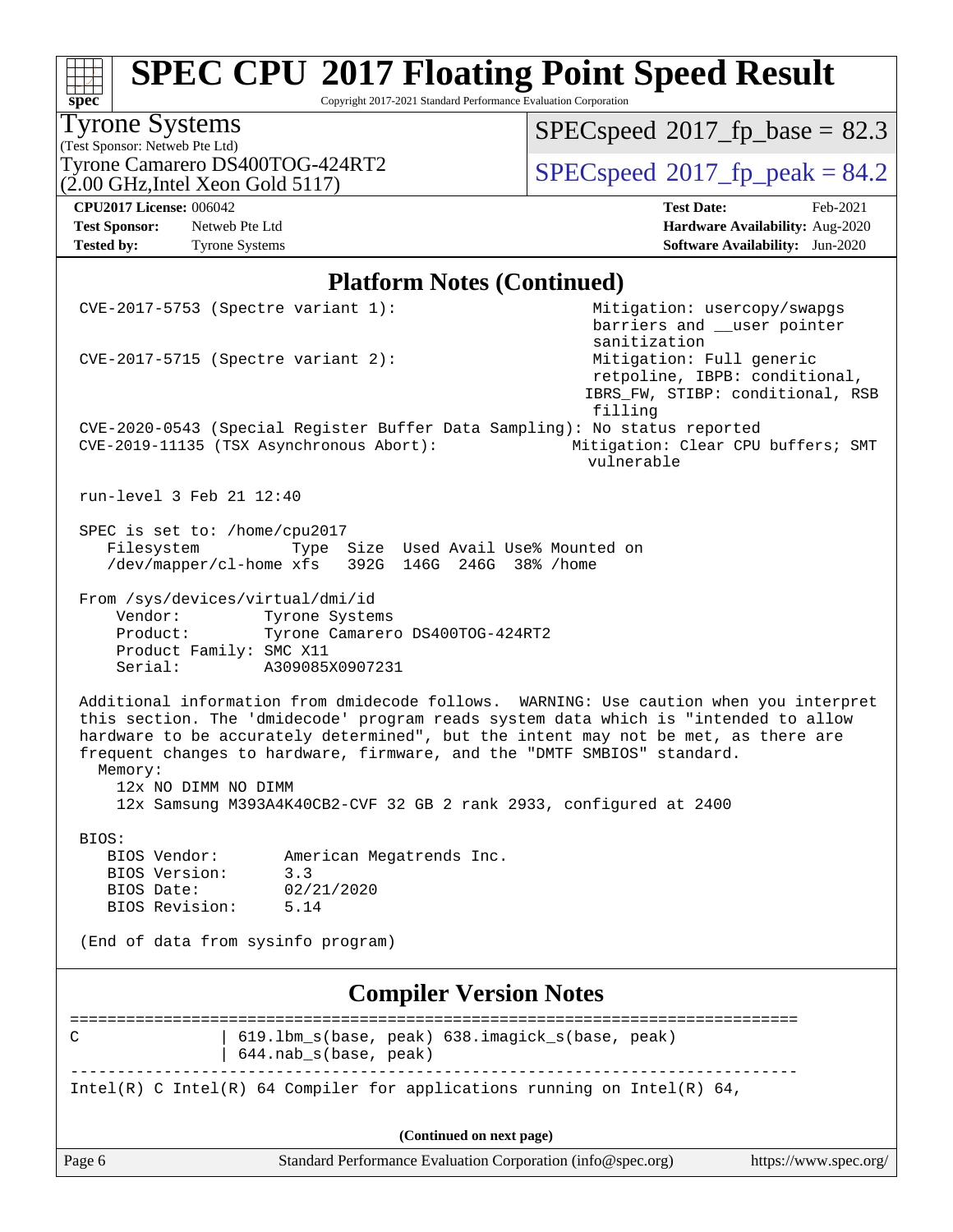| s<br>ĉ | n | æ | U |  |
|--------|---|---|---|--|

Copyright 2017-2021 Standard Performance Evaluation Corporation

#### Tyrone Systems

(Test Sponsor: Netweb Pte Ltd)  $(2.00 \text{ GHz}, \text{Intel} \text{ Xeon} \text{ Gold} 5117)$ Tyrone Camarero DS400TOG-424RT2  $\vert$  [SPECspeed](http://www.spec.org/auto/cpu2017/Docs/result-fields.html#SPECspeed2017fppeak)®[2017\\_fp\\_peak = 8](http://www.spec.org/auto/cpu2017/Docs/result-fields.html#SPECspeed2017fppeak)4.2

 $SPECspeed*2017_fp\_base = 82.3$  $SPECspeed*2017_fp\_base = 82.3$ 

**[CPU2017 License:](http://www.spec.org/auto/cpu2017/Docs/result-fields.html#CPU2017License)** 006042 **[Test Date:](http://www.spec.org/auto/cpu2017/Docs/result-fields.html#TestDate)** Feb-2021 **[Test Sponsor:](http://www.spec.org/auto/cpu2017/Docs/result-fields.html#TestSponsor)** Netweb Pte Ltd **[Hardware Availability:](http://www.spec.org/auto/cpu2017/Docs/result-fields.html#HardwareAvailability)** Aug-2020 **[Tested by:](http://www.spec.org/auto/cpu2017/Docs/result-fields.html#Testedby)** Tyrone Systems **[Software Availability:](http://www.spec.org/auto/cpu2017/Docs/result-fields.html#SoftwareAvailability)** Jun-2020

#### **[Compiler Version Notes \(Continued\)](http://www.spec.org/auto/cpu2017/Docs/result-fields.html#CompilerVersionNotes)**

|            | Version 19.1.1.217 Build 20200306<br>Copyright (C) 1985-2020 Intel Corporation. All rights reserved.                                                                                                                                                                                                                                                                                                                                                                                                                                                                 |
|------------|----------------------------------------------------------------------------------------------------------------------------------------------------------------------------------------------------------------------------------------------------------------------------------------------------------------------------------------------------------------------------------------------------------------------------------------------------------------------------------------------------------------------------------------------------------------------|
|            | $C++$ , C, Fortran   607.cactuBSSN_s(base, peak)                                                                                                                                                                                                                                                                                                                                                                                                                                                                                                                     |
|            | Intel(R) $C++$ Intel(R) 64 Compiler for applications running on Intel(R) 64,<br>Version 19.1.1.217 Build 20200306<br>Copyright (C) 1985-2020 Intel Corporation. All rights reserved.<br>Intel(R) C Intel(R) 64 Compiler for applications running on Intel(R) 64,<br>Version 19.1.1.217 Build 20200306<br>Copyright (C) 1985-2020 Intel Corporation. All rights reserved.<br>$Intel(R)$ Fortran Intel(R) 64 Compiler for applications running on Intel(R)<br>64, Version 19.1.1.217 Build 20200306<br>Copyright (C) 1985-2020 Intel Corporation. All rights reserved. |
| Fortran    | 603.bwaves_s(base, peak) 649.fotonik3d_s(base, peak)<br>654.roms_s(base, peak)                                                                                                                                                                                                                                                                                                                                                                                                                                                                                       |
|            | $Intel(R)$ Fortran Intel(R) 64 Compiler for applications running on Intel(R)<br>64, Version 19.1.1.217 Build 20200306<br>Copyright (C) 1985-2020 Intel Corporation. All rights reserved.                                                                                                                                                                                                                                                                                                                                                                             |
| Fortran, C | 621.wrf_s(base, peak) 627.cam4_s(base, peak)<br>$  628.pop2_s(base, peak)$                                                                                                                                                                                                                                                                                                                                                                                                                                                                                           |
|            | $Intel(R)$ Fortran Intel(R) 64 Compiler for applications running on Intel(R)<br>64, Version 19.1.1.217 Build 20200306<br>Copyright (C) 1985-2020 Intel Corporation. All rights reserved.<br>Intel(R) C Intel(R) 64 Compiler for applications running on Intel(R) 64,<br>Version 19.1.1.217 Build 20200306<br>Copyright (C) 1985-2020 Intel Corporation. All rights reserved.                                                                                                                                                                                         |
|            | <b>Base Compiler Invocation</b>                                                                                                                                                                                                                                                                                                                                                                                                                                                                                                                                      |

[icc](http://www.spec.org/cpu2017/results/res2021q1/cpu2017-20210227-25027.flags.html#user_CCbase_intel_icc_66fc1ee009f7361af1fbd72ca7dcefbb700085f36577c54f309893dd4ec40d12360134090235512931783d35fd58c0460139e722d5067c5574d8eaf2b3e37e92) [Fortran benchmarks](http://www.spec.org/auto/cpu2017/Docs/result-fields.html#Fortranbenchmarks):

[C benchmarks](http://www.spec.org/auto/cpu2017/Docs/result-fields.html#Cbenchmarks):

[ifort](http://www.spec.org/cpu2017/results/res2021q1/cpu2017-20210227-25027.flags.html#user_FCbase_intel_ifort_8111460550e3ca792625aed983ce982f94888b8b503583aa7ba2b8303487b4d8a21a13e7191a45c5fd58ff318f48f9492884d4413fa793fd88dd292cad7027ca)

**(Continued on next page)**

Page 7 Standard Performance Evaluation Corporation [\(info@spec.org\)](mailto:info@spec.org) <https://www.spec.org/>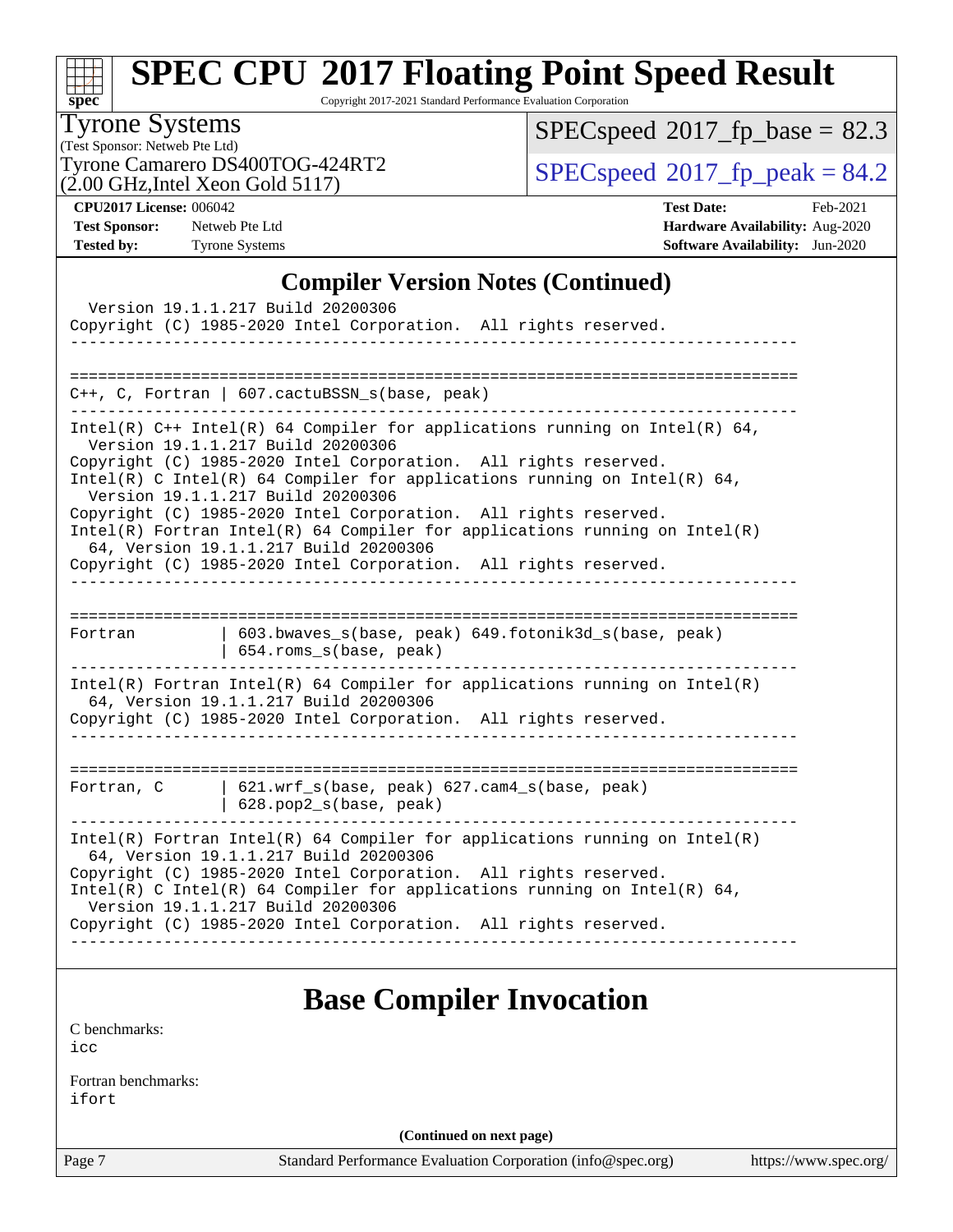# **[spec](http://www.spec.org/)**

## **[SPEC CPU](http://www.spec.org/auto/cpu2017/Docs/result-fields.html#SPECCPU2017FloatingPointSpeedResult)[2017 Floating Point Speed Result](http://www.spec.org/auto/cpu2017/Docs/result-fields.html#SPECCPU2017FloatingPointSpeedResult)**

Copyright 2017-2021 Standard Performance Evaluation Corporation

#### Tyrone Systems

(Test Sponsor: Netweb Pte Ltd) (2.00 GHz,Intel Xeon Gold 5117)  $SPECspeed^{\circledcirc}2017$  $SPECspeed^{\circledcirc}2017$  fp base = 82.3

Tyrone Camarero DS400TOG-424RT2  $\vert$  [SPECspeed](http://www.spec.org/auto/cpu2017/Docs/result-fields.html#SPECspeed2017fppeak)®[2017\\_fp\\_peak = 8](http://www.spec.org/auto/cpu2017/Docs/result-fields.html#SPECspeed2017fppeak)4.2

**[Tested by:](http://www.spec.org/auto/cpu2017/Docs/result-fields.html#Testedby)** Tyrone Systems **[Software Availability:](http://www.spec.org/auto/cpu2017/Docs/result-fields.html#SoftwareAvailability)** Jun-2020

**[CPU2017 License:](http://www.spec.org/auto/cpu2017/Docs/result-fields.html#CPU2017License)** 006042 **[Test Date:](http://www.spec.org/auto/cpu2017/Docs/result-fields.html#TestDate)** Feb-2021 **[Test Sponsor:](http://www.spec.org/auto/cpu2017/Docs/result-fields.html#TestSponsor)** Netweb Pte Ltd **[Hardware Availability:](http://www.spec.org/auto/cpu2017/Docs/result-fields.html#HardwareAvailability)** Aug-2020

### **[Base Compiler Invocation \(Continued\)](http://www.spec.org/auto/cpu2017/Docs/result-fields.html#BaseCompilerInvocation)**

[Benchmarks using both Fortran and C](http://www.spec.org/auto/cpu2017/Docs/result-fields.html#BenchmarksusingbothFortranandC): [ifort](http://www.spec.org/cpu2017/results/res2021q1/cpu2017-20210227-25027.flags.html#user_CC_FCbase_intel_ifort_8111460550e3ca792625aed983ce982f94888b8b503583aa7ba2b8303487b4d8a21a13e7191a45c5fd58ff318f48f9492884d4413fa793fd88dd292cad7027ca) [icc](http://www.spec.org/cpu2017/results/res2021q1/cpu2017-20210227-25027.flags.html#user_CC_FCbase_intel_icc_66fc1ee009f7361af1fbd72ca7dcefbb700085f36577c54f309893dd4ec40d12360134090235512931783d35fd58c0460139e722d5067c5574d8eaf2b3e37e92)

[Benchmarks using Fortran, C, and C++:](http://www.spec.org/auto/cpu2017/Docs/result-fields.html#BenchmarksusingFortranCandCXX) [icpc](http://www.spec.org/cpu2017/results/res2021q1/cpu2017-20210227-25027.flags.html#user_CC_CXX_FCbase_intel_icpc_c510b6838c7f56d33e37e94d029a35b4a7bccf4766a728ee175e80a419847e808290a9b78be685c44ab727ea267ec2f070ec5dc83b407c0218cded6866a35d07) [icc](http://www.spec.org/cpu2017/results/res2021q1/cpu2017-20210227-25027.flags.html#user_CC_CXX_FCbase_intel_icc_66fc1ee009f7361af1fbd72ca7dcefbb700085f36577c54f309893dd4ec40d12360134090235512931783d35fd58c0460139e722d5067c5574d8eaf2b3e37e92) [ifort](http://www.spec.org/cpu2017/results/res2021q1/cpu2017-20210227-25027.flags.html#user_CC_CXX_FCbase_intel_ifort_8111460550e3ca792625aed983ce982f94888b8b503583aa7ba2b8303487b4d8a21a13e7191a45c5fd58ff318f48f9492884d4413fa793fd88dd292cad7027ca)

### **[Base Portability Flags](http://www.spec.org/auto/cpu2017/Docs/result-fields.html#BasePortabilityFlags)**

 603.bwaves\_s: [-DSPEC\\_LP64](http://www.spec.org/cpu2017/results/res2021q1/cpu2017-20210227-25027.flags.html#suite_basePORTABILITY603_bwaves_s_DSPEC_LP64) 607.cactuBSSN\_s: [-DSPEC\\_LP64](http://www.spec.org/cpu2017/results/res2021q1/cpu2017-20210227-25027.flags.html#suite_basePORTABILITY607_cactuBSSN_s_DSPEC_LP64) 619.lbm\_s: [-DSPEC\\_LP64](http://www.spec.org/cpu2017/results/res2021q1/cpu2017-20210227-25027.flags.html#suite_basePORTABILITY619_lbm_s_DSPEC_LP64) 621.wrf\_s: [-DSPEC\\_LP64](http://www.spec.org/cpu2017/results/res2021q1/cpu2017-20210227-25027.flags.html#suite_basePORTABILITY621_wrf_s_DSPEC_LP64) [-DSPEC\\_CASE\\_FLAG](http://www.spec.org/cpu2017/results/res2021q1/cpu2017-20210227-25027.flags.html#b621.wrf_s_baseCPORTABILITY_DSPEC_CASE_FLAG) [-convert big\\_endian](http://www.spec.org/cpu2017/results/res2021q1/cpu2017-20210227-25027.flags.html#user_baseFPORTABILITY621_wrf_s_convert_big_endian_c3194028bc08c63ac5d04de18c48ce6d347e4e562e8892b8bdbdc0214820426deb8554edfa529a3fb25a586e65a3d812c835984020483e7e73212c4d31a38223) 627.cam4\_s: [-DSPEC\\_LP64](http://www.spec.org/cpu2017/results/res2021q1/cpu2017-20210227-25027.flags.html#suite_basePORTABILITY627_cam4_s_DSPEC_LP64) [-DSPEC\\_CASE\\_FLAG](http://www.spec.org/cpu2017/results/res2021q1/cpu2017-20210227-25027.flags.html#b627.cam4_s_baseCPORTABILITY_DSPEC_CASE_FLAG) 628.pop2\_s: [-DSPEC\\_LP64](http://www.spec.org/cpu2017/results/res2021q1/cpu2017-20210227-25027.flags.html#suite_basePORTABILITY628_pop2_s_DSPEC_LP64) [-DSPEC\\_CASE\\_FLAG](http://www.spec.org/cpu2017/results/res2021q1/cpu2017-20210227-25027.flags.html#b628.pop2_s_baseCPORTABILITY_DSPEC_CASE_FLAG) [-convert big\\_endian](http://www.spec.org/cpu2017/results/res2021q1/cpu2017-20210227-25027.flags.html#user_baseFPORTABILITY628_pop2_s_convert_big_endian_c3194028bc08c63ac5d04de18c48ce6d347e4e562e8892b8bdbdc0214820426deb8554edfa529a3fb25a586e65a3d812c835984020483e7e73212c4d31a38223) [-assume byterecl](http://www.spec.org/cpu2017/results/res2021q1/cpu2017-20210227-25027.flags.html#user_baseFPORTABILITY628_pop2_s_assume_byterecl_7e47d18b9513cf18525430bbf0f2177aa9bf368bc7a059c09b2c06a34b53bd3447c950d3f8d6c70e3faf3a05c8557d66a5798b567902e8849adc142926523472) 638.imagick\_s: [-DSPEC\\_LP64](http://www.spec.org/cpu2017/results/res2021q1/cpu2017-20210227-25027.flags.html#suite_basePORTABILITY638_imagick_s_DSPEC_LP64) 644.nab\_s: [-DSPEC\\_LP64](http://www.spec.org/cpu2017/results/res2021q1/cpu2017-20210227-25027.flags.html#suite_basePORTABILITY644_nab_s_DSPEC_LP64) 649.fotonik3d\_s: [-DSPEC\\_LP64](http://www.spec.org/cpu2017/results/res2021q1/cpu2017-20210227-25027.flags.html#suite_basePORTABILITY649_fotonik3d_s_DSPEC_LP64) 654.roms\_s: [-DSPEC\\_LP64](http://www.spec.org/cpu2017/results/res2021q1/cpu2017-20210227-25027.flags.html#suite_basePORTABILITY654_roms_s_DSPEC_LP64)

### **[Base Optimization Flags](http://www.spec.org/auto/cpu2017/Docs/result-fields.html#BaseOptimizationFlags)**

[C benchmarks](http://www.spec.org/auto/cpu2017/Docs/result-fields.html#Cbenchmarks):

[-m64](http://www.spec.org/cpu2017/results/res2021q1/cpu2017-20210227-25027.flags.html#user_CCbase_m64-icc) [-std=c11](http://www.spec.org/cpu2017/results/res2021q1/cpu2017-20210227-25027.flags.html#user_CCbase_std-icc-std_0e1c27790398a4642dfca32ffe6c27b5796f9c2d2676156f2e42c9c44eaad0c049b1cdb667a270c34d979996257aeb8fc440bfb01818dbc9357bd9d174cb8524) [-xCORE-AVX512](http://www.spec.org/cpu2017/results/res2021q1/cpu2017-20210227-25027.flags.html#user_CCbase_f-xCORE-AVX512) [-ipo](http://www.spec.org/cpu2017/results/res2021q1/cpu2017-20210227-25027.flags.html#user_CCbase_f-ipo) [-O3](http://www.spec.org/cpu2017/results/res2021q1/cpu2017-20210227-25027.flags.html#user_CCbase_f-O3) [-no-prec-div](http://www.spec.org/cpu2017/results/res2021q1/cpu2017-20210227-25027.flags.html#user_CCbase_f-no-prec-div) [-qopt-prefetch](http://www.spec.org/cpu2017/results/res2021q1/cpu2017-20210227-25027.flags.html#user_CCbase_f-qopt-prefetch) [-ffinite-math-only](http://www.spec.org/cpu2017/results/res2021q1/cpu2017-20210227-25027.flags.html#user_CCbase_f_finite_math_only_cb91587bd2077682c4b38af759c288ed7c732db004271a9512da14a4f8007909a5f1427ecbf1a0fb78ff2a814402c6114ac565ca162485bbcae155b5e4258871) [-qopt-mem-layout-trans=4](http://www.spec.org/cpu2017/results/res2021q1/cpu2017-20210227-25027.flags.html#user_CCbase_f-qopt-mem-layout-trans_fa39e755916c150a61361b7846f310bcdf6f04e385ef281cadf3647acec3f0ae266d1a1d22d972a7087a248fd4e6ca390a3634700869573d231a252c784941a8) [-qopenmp](http://www.spec.org/cpu2017/results/res2021q1/cpu2017-20210227-25027.flags.html#user_CCbase_qopenmp_16be0c44f24f464004c6784a7acb94aca937f053568ce72f94b139a11c7c168634a55f6653758ddd83bcf7b8463e8028bb0b48b77bcddc6b78d5d95bb1df2967) [-DSPEC\\_OPENMP](http://www.spec.org/cpu2017/results/res2021q1/cpu2017-20210227-25027.flags.html#suite_CCbase_DSPEC_OPENMP) [-mbranches-within-32B-boundaries](http://www.spec.org/cpu2017/results/res2021q1/cpu2017-20210227-25027.flags.html#user_CCbase_f-mbranches-within-32B-boundaries)

#### [Fortran benchmarks](http://www.spec.org/auto/cpu2017/Docs/result-fields.html#Fortranbenchmarks):

[-m64](http://www.spec.org/cpu2017/results/res2021q1/cpu2017-20210227-25027.flags.html#user_FCbase_m64-icc) [-Wl,-z,muldefs](http://www.spec.org/cpu2017/results/res2021q1/cpu2017-20210227-25027.flags.html#user_FCbase_link_force_multiple1_b4cbdb97b34bdee9ceefcfe54f4c8ea74255f0b02a4b23e853cdb0e18eb4525ac79b5a88067c842dd0ee6996c24547a27a4b99331201badda8798ef8a743f577) [-DSPEC\\_OPENMP](http://www.spec.org/cpu2017/results/res2021q1/cpu2017-20210227-25027.flags.html#suite_FCbase_DSPEC_OPENMP) [-xCORE-AVX512](http://www.spec.org/cpu2017/results/res2021q1/cpu2017-20210227-25027.flags.html#user_FCbase_f-xCORE-AVX512) [-ipo](http://www.spec.org/cpu2017/results/res2021q1/cpu2017-20210227-25027.flags.html#user_FCbase_f-ipo) [-O3](http://www.spec.org/cpu2017/results/res2021q1/cpu2017-20210227-25027.flags.html#user_FCbase_f-O3) [-no-prec-div](http://www.spec.org/cpu2017/results/res2021q1/cpu2017-20210227-25027.flags.html#user_FCbase_f-no-prec-div) [-qopt-prefetch](http://www.spec.org/cpu2017/results/res2021q1/cpu2017-20210227-25027.flags.html#user_FCbase_f-qopt-prefetch) [-ffinite-math-only](http://www.spec.org/cpu2017/results/res2021q1/cpu2017-20210227-25027.flags.html#user_FCbase_f_finite_math_only_cb91587bd2077682c4b38af759c288ed7c732db004271a9512da14a4f8007909a5f1427ecbf1a0fb78ff2a814402c6114ac565ca162485bbcae155b5e4258871) [-qopt-mem-layout-trans=4](http://www.spec.org/cpu2017/results/res2021q1/cpu2017-20210227-25027.flags.html#user_FCbase_f-qopt-mem-layout-trans_fa39e755916c150a61361b7846f310bcdf6f04e385ef281cadf3647acec3f0ae266d1a1d22d972a7087a248fd4e6ca390a3634700869573d231a252c784941a8) [-qopenmp](http://www.spec.org/cpu2017/results/res2021q1/cpu2017-20210227-25027.flags.html#user_FCbase_qopenmp_16be0c44f24f464004c6784a7acb94aca937f053568ce72f94b139a11c7c168634a55f6653758ddd83bcf7b8463e8028bb0b48b77bcddc6b78d5d95bb1df2967) [-nostandard-realloc-lhs](http://www.spec.org/cpu2017/results/res2021q1/cpu2017-20210227-25027.flags.html#user_FCbase_f_2003_std_realloc_82b4557e90729c0f113870c07e44d33d6f5a304b4f63d4c15d2d0f1fab99f5daaed73bdb9275d9ae411527f28b936061aa8b9c8f2d63842963b95c9dd6426b8a) [-mbranches-within-32B-boundaries](http://www.spec.org/cpu2017/results/res2021q1/cpu2017-20210227-25027.flags.html#user_FCbase_f-mbranches-within-32B-boundaries) [-L/usr/local/je5.0.1-64/lib](http://www.spec.org/cpu2017/results/res2021q1/cpu2017-20210227-25027.flags.html#user_FCbase_jemalloc_link_path64_4b10a636b7bce113509b17f3bd0d6226c5fb2346b9178c2d0232c14f04ab830f976640479e5c33dc2bcbbdad86ecfb6634cbbd4418746f06f368b512fced5394) [-ljemalloc](http://www.spec.org/cpu2017/results/res2021q1/cpu2017-20210227-25027.flags.html#user_FCbase_jemalloc_link_lib_d1249b907c500fa1c0672f44f562e3d0f79738ae9e3c4a9c376d49f265a04b9c99b167ecedbf6711b3085be911c67ff61f150a17b3472be731631ba4d0471706)

#### [Benchmarks using both Fortran and C](http://www.spec.org/auto/cpu2017/Docs/result-fields.html#BenchmarksusingbothFortranandC):

```
-m64 -std=c11 -Wl,-z,muldefs -xCORE-AVX512 -ipo -O3 -no-prec-div
-qopt-prefetch -ffinite-math-only -qopt-mem-layout-trans=4 -qopenmp
-DSPEC_OPENMP -mbranches-within-32B-boundaries -nostandard-realloc-lhs
-L/usr/local/je5.0.1-64/lib -ljemalloc
```
**(Continued on next page)**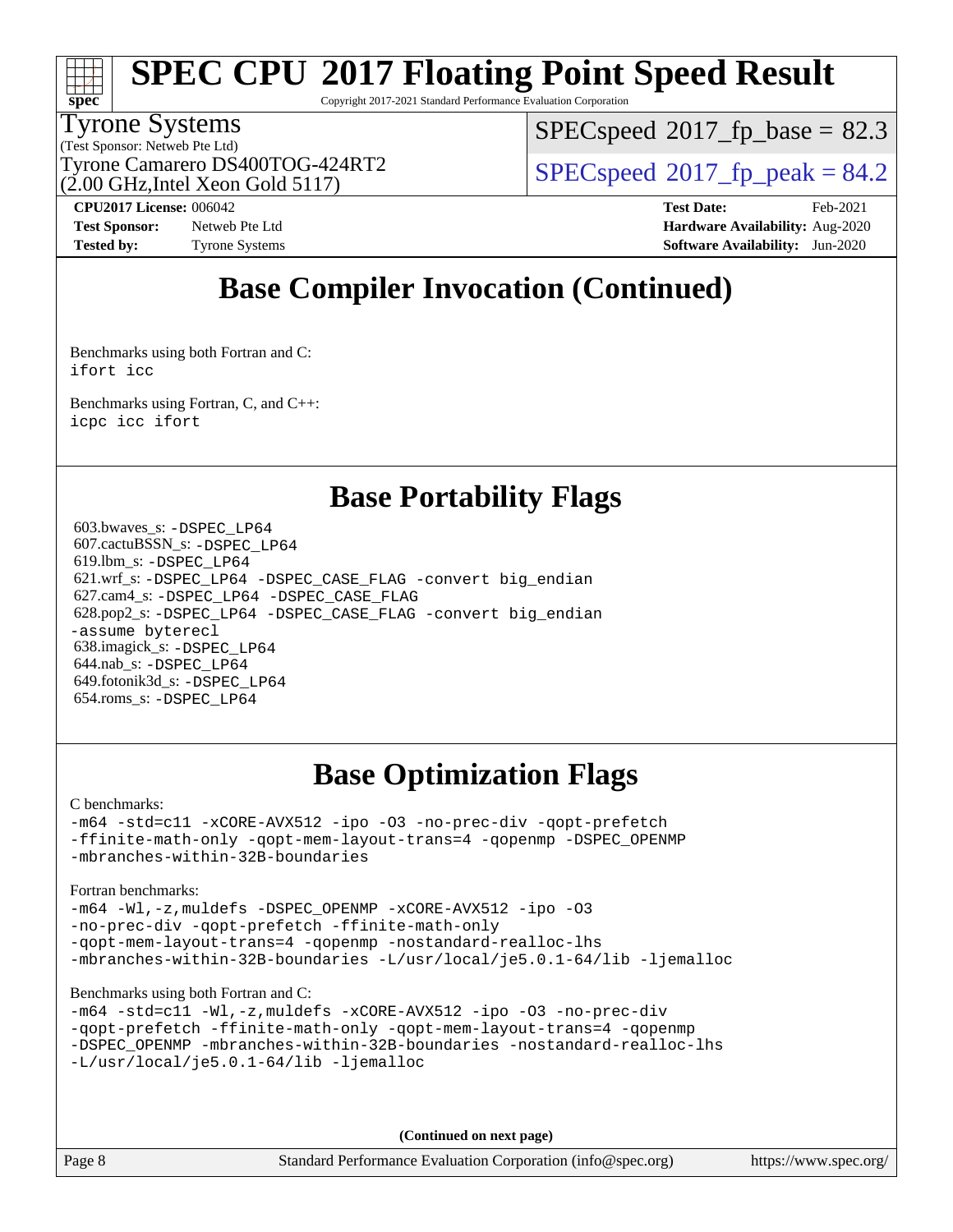

Copyright 2017-2021 Standard Performance Evaluation Corporation

#### Tyrone Systems

(Test Sponsor: Netweb Pte Ltd) (2.00 GHz,Intel Xeon Gold 5117)  $SPECspeed^{\circledcirc}2017$  $SPECspeed^{\circledcirc}2017$  fp base = 82.3

Tyrone Camarero DS400TOG-424RT2  $\vert$  [SPECspeed](http://www.spec.org/auto/cpu2017/Docs/result-fields.html#SPECspeed2017fppeak)®[2017\\_fp\\_peak = 8](http://www.spec.org/auto/cpu2017/Docs/result-fields.html#SPECspeed2017fppeak)4.2

**[Test Sponsor:](http://www.spec.org/auto/cpu2017/Docs/result-fields.html#TestSponsor)** Netweb Pte Ltd **[Hardware Availability:](http://www.spec.org/auto/cpu2017/Docs/result-fields.html#HardwareAvailability)** Aug-2020 **[Tested by:](http://www.spec.org/auto/cpu2017/Docs/result-fields.html#Testedby)** Tyrone Systems **[Software Availability:](http://www.spec.org/auto/cpu2017/Docs/result-fields.html#SoftwareAvailability)** Jun-2020

**[CPU2017 License:](http://www.spec.org/auto/cpu2017/Docs/result-fields.html#CPU2017License)** 006042 **[Test Date:](http://www.spec.org/auto/cpu2017/Docs/result-fields.html#TestDate)** Feb-2021

## **[Base Optimization Flags \(Continued\)](http://www.spec.org/auto/cpu2017/Docs/result-fields.html#BaseOptimizationFlags)**

[Benchmarks using Fortran, C, and C++:](http://www.spec.org/auto/cpu2017/Docs/result-fields.html#BenchmarksusingFortranCandCXX)

[-m64](http://www.spec.org/cpu2017/results/res2021q1/cpu2017-20210227-25027.flags.html#user_CC_CXX_FCbase_m64-icc) [-std=c11](http://www.spec.org/cpu2017/results/res2021q1/cpu2017-20210227-25027.flags.html#user_CC_CXX_FCbase_std-icc-std_0e1c27790398a4642dfca32ffe6c27b5796f9c2d2676156f2e42c9c44eaad0c049b1cdb667a270c34d979996257aeb8fc440bfb01818dbc9357bd9d174cb8524) [-Wl,-z,muldefs](http://www.spec.org/cpu2017/results/res2021q1/cpu2017-20210227-25027.flags.html#user_CC_CXX_FCbase_link_force_multiple1_b4cbdb97b34bdee9ceefcfe54f4c8ea74255f0b02a4b23e853cdb0e18eb4525ac79b5a88067c842dd0ee6996c24547a27a4b99331201badda8798ef8a743f577) [-xCORE-AVX512](http://www.spec.org/cpu2017/results/res2021q1/cpu2017-20210227-25027.flags.html#user_CC_CXX_FCbase_f-xCORE-AVX512) [-ipo](http://www.spec.org/cpu2017/results/res2021q1/cpu2017-20210227-25027.flags.html#user_CC_CXX_FCbase_f-ipo) [-O3](http://www.spec.org/cpu2017/results/res2021q1/cpu2017-20210227-25027.flags.html#user_CC_CXX_FCbase_f-O3) [-no-prec-div](http://www.spec.org/cpu2017/results/res2021q1/cpu2017-20210227-25027.flags.html#user_CC_CXX_FCbase_f-no-prec-div) [-qopt-prefetch](http://www.spec.org/cpu2017/results/res2021q1/cpu2017-20210227-25027.flags.html#user_CC_CXX_FCbase_f-qopt-prefetch) [-ffinite-math-only](http://www.spec.org/cpu2017/results/res2021q1/cpu2017-20210227-25027.flags.html#user_CC_CXX_FCbase_f_finite_math_only_cb91587bd2077682c4b38af759c288ed7c732db004271a9512da14a4f8007909a5f1427ecbf1a0fb78ff2a814402c6114ac565ca162485bbcae155b5e4258871) [-qopt-mem-layout-trans=4](http://www.spec.org/cpu2017/results/res2021q1/cpu2017-20210227-25027.flags.html#user_CC_CXX_FCbase_f-qopt-mem-layout-trans_fa39e755916c150a61361b7846f310bcdf6f04e385ef281cadf3647acec3f0ae266d1a1d22d972a7087a248fd4e6ca390a3634700869573d231a252c784941a8) [-qopenmp](http://www.spec.org/cpu2017/results/res2021q1/cpu2017-20210227-25027.flags.html#user_CC_CXX_FCbase_qopenmp_16be0c44f24f464004c6784a7acb94aca937f053568ce72f94b139a11c7c168634a55f6653758ddd83bcf7b8463e8028bb0b48b77bcddc6b78d5d95bb1df2967) [-DSPEC\\_OPENMP](http://www.spec.org/cpu2017/results/res2021q1/cpu2017-20210227-25027.flags.html#suite_CC_CXX_FCbase_DSPEC_OPENMP) [-mbranches-within-32B-boundaries](http://www.spec.org/cpu2017/results/res2021q1/cpu2017-20210227-25027.flags.html#user_CC_CXX_FCbase_f-mbranches-within-32B-boundaries) [-nostandard-realloc-lhs](http://www.spec.org/cpu2017/results/res2021q1/cpu2017-20210227-25027.flags.html#user_CC_CXX_FCbase_f_2003_std_realloc_82b4557e90729c0f113870c07e44d33d6f5a304b4f63d4c15d2d0f1fab99f5daaed73bdb9275d9ae411527f28b936061aa8b9c8f2d63842963b95c9dd6426b8a) [-L/usr/local/je5.0.1-64/lib](http://www.spec.org/cpu2017/results/res2021q1/cpu2017-20210227-25027.flags.html#user_CC_CXX_FCbase_jemalloc_link_path64_4b10a636b7bce113509b17f3bd0d6226c5fb2346b9178c2d0232c14f04ab830f976640479e5c33dc2bcbbdad86ecfb6634cbbd4418746f06f368b512fced5394) [-ljemalloc](http://www.spec.org/cpu2017/results/res2021q1/cpu2017-20210227-25027.flags.html#user_CC_CXX_FCbase_jemalloc_link_lib_d1249b907c500fa1c0672f44f562e3d0f79738ae9e3c4a9c376d49f265a04b9c99b167ecedbf6711b3085be911c67ff61f150a17b3472be731631ba4d0471706)

## **[Peak Compiler Invocation](http://www.spec.org/auto/cpu2017/Docs/result-fields.html#PeakCompilerInvocation)**

[C benchmarks](http://www.spec.org/auto/cpu2017/Docs/result-fields.html#Cbenchmarks): [icc](http://www.spec.org/cpu2017/results/res2021q1/cpu2017-20210227-25027.flags.html#user_CCpeak_intel_icc_66fc1ee009f7361af1fbd72ca7dcefbb700085f36577c54f309893dd4ec40d12360134090235512931783d35fd58c0460139e722d5067c5574d8eaf2b3e37e92)

[Fortran benchmarks](http://www.spec.org/auto/cpu2017/Docs/result-fields.html#Fortranbenchmarks): [ifort](http://www.spec.org/cpu2017/results/res2021q1/cpu2017-20210227-25027.flags.html#user_FCpeak_intel_ifort_8111460550e3ca792625aed983ce982f94888b8b503583aa7ba2b8303487b4d8a21a13e7191a45c5fd58ff318f48f9492884d4413fa793fd88dd292cad7027ca)

[Benchmarks using both Fortran and C](http://www.spec.org/auto/cpu2017/Docs/result-fields.html#BenchmarksusingbothFortranandC): [ifort](http://www.spec.org/cpu2017/results/res2021q1/cpu2017-20210227-25027.flags.html#user_CC_FCpeak_intel_ifort_8111460550e3ca792625aed983ce982f94888b8b503583aa7ba2b8303487b4d8a21a13e7191a45c5fd58ff318f48f9492884d4413fa793fd88dd292cad7027ca) [icc](http://www.spec.org/cpu2017/results/res2021q1/cpu2017-20210227-25027.flags.html#user_CC_FCpeak_intel_icc_66fc1ee009f7361af1fbd72ca7dcefbb700085f36577c54f309893dd4ec40d12360134090235512931783d35fd58c0460139e722d5067c5574d8eaf2b3e37e92)

[Benchmarks using Fortran, C, and C++:](http://www.spec.org/auto/cpu2017/Docs/result-fields.html#BenchmarksusingFortranCandCXX) [icpc](http://www.spec.org/cpu2017/results/res2021q1/cpu2017-20210227-25027.flags.html#user_CC_CXX_FCpeak_intel_icpc_c510b6838c7f56d33e37e94d029a35b4a7bccf4766a728ee175e80a419847e808290a9b78be685c44ab727ea267ec2f070ec5dc83b407c0218cded6866a35d07) [icc](http://www.spec.org/cpu2017/results/res2021q1/cpu2017-20210227-25027.flags.html#user_CC_CXX_FCpeak_intel_icc_66fc1ee009f7361af1fbd72ca7dcefbb700085f36577c54f309893dd4ec40d12360134090235512931783d35fd58c0460139e722d5067c5574d8eaf2b3e37e92) [ifort](http://www.spec.org/cpu2017/results/res2021q1/cpu2017-20210227-25027.flags.html#user_CC_CXX_FCpeak_intel_ifort_8111460550e3ca792625aed983ce982f94888b8b503583aa7ba2b8303487b4d8a21a13e7191a45c5fd58ff318f48f9492884d4413fa793fd88dd292cad7027ca)

### **[Peak Portability Flags](http://www.spec.org/auto/cpu2017/Docs/result-fields.html#PeakPortabilityFlags)**

Same as Base Portability Flags

## **[Peak Optimization Flags](http://www.spec.org/auto/cpu2017/Docs/result-fields.html#PeakOptimizationFlags)**

[C benchmarks](http://www.spec.org/auto/cpu2017/Docs/result-fields.html#Cbenchmarks):

 $619.$ lbm\_s: basepeak = yes

638.imagick\_s: basepeak = yes

 $644.nab_s: -m64 -std = c11 -W1, -z,$  $644.nab_s: -m64 -std = c11 -W1, -z,$  $644.nab_s: -m64 -std = c11 -W1, -z,$ muldefs  $-xCORE-AVX512 -ipo -03$  $-xCORE-AVX512 -ipo -03$  $-xCORE-AVX512 -ipo -03$  $-xCORE-AVX512 -ipo -03$ [-no-prec-div](http://www.spec.org/cpu2017/results/res2021q1/cpu2017-20210227-25027.flags.html#user_peakCOPTIMIZE644_nab_s_f-no-prec-div) [-qopt-prefetch](http://www.spec.org/cpu2017/results/res2021q1/cpu2017-20210227-25027.flags.html#user_peakCOPTIMIZE644_nab_s_f-qopt-prefetch) [-ffinite-math-only](http://www.spec.org/cpu2017/results/res2021q1/cpu2017-20210227-25027.flags.html#user_peakCOPTIMIZE644_nab_s_f_finite_math_only_cb91587bd2077682c4b38af759c288ed7c732db004271a9512da14a4f8007909a5f1427ecbf1a0fb78ff2a814402c6114ac565ca162485bbcae155b5e4258871) [-qopt-mem-layout-trans=4](http://www.spec.org/cpu2017/results/res2021q1/cpu2017-20210227-25027.flags.html#user_peakCOPTIMIZE644_nab_s_f-qopt-mem-layout-trans_fa39e755916c150a61361b7846f310bcdf6f04e385ef281cadf3647acec3f0ae266d1a1d22d972a7087a248fd4e6ca390a3634700869573d231a252c784941a8) [-qopenmp](http://www.spec.org/cpu2017/results/res2021q1/cpu2017-20210227-25027.flags.html#user_peakCOPTIMIZE644_nab_s_qopenmp_16be0c44f24f464004c6784a7acb94aca937f053568ce72f94b139a11c7c168634a55f6653758ddd83bcf7b8463e8028bb0b48b77bcddc6b78d5d95bb1df2967) [-DSPEC\\_OPENMP](http://www.spec.org/cpu2017/results/res2021q1/cpu2017-20210227-25027.flags.html#suite_peakCOPTIMIZE644_nab_s_DSPEC_OPENMP) [-mbranches-within-32B-boundaries](http://www.spec.org/cpu2017/results/res2021q1/cpu2017-20210227-25027.flags.html#user_peakEXTRA_COPTIMIZE644_nab_s_f-mbranches-within-32B-boundaries) [-L/usr/local/je5.0.1-64/lib](http://www.spec.org/cpu2017/results/res2021q1/cpu2017-20210227-25027.flags.html#user_peakEXTRA_LIBS644_nab_s_jemalloc_link_path64_4b10a636b7bce113509b17f3bd0d6226c5fb2346b9178c2d0232c14f04ab830f976640479e5c33dc2bcbbdad86ecfb6634cbbd4418746f06f368b512fced5394) [-ljemalloc](http://www.spec.org/cpu2017/results/res2021q1/cpu2017-20210227-25027.flags.html#user_peakEXTRA_LIBS644_nab_s_jemalloc_link_lib_d1249b907c500fa1c0672f44f562e3d0f79738ae9e3c4a9c376d49f265a04b9c99b167ecedbf6711b3085be911c67ff61f150a17b3472be731631ba4d0471706)

[Fortran benchmarks](http://www.spec.org/auto/cpu2017/Docs/result-fields.html#Fortranbenchmarks):

**(Continued on next page)**

Page 9 Standard Performance Evaluation Corporation [\(info@spec.org\)](mailto:info@spec.org) <https://www.spec.org/>